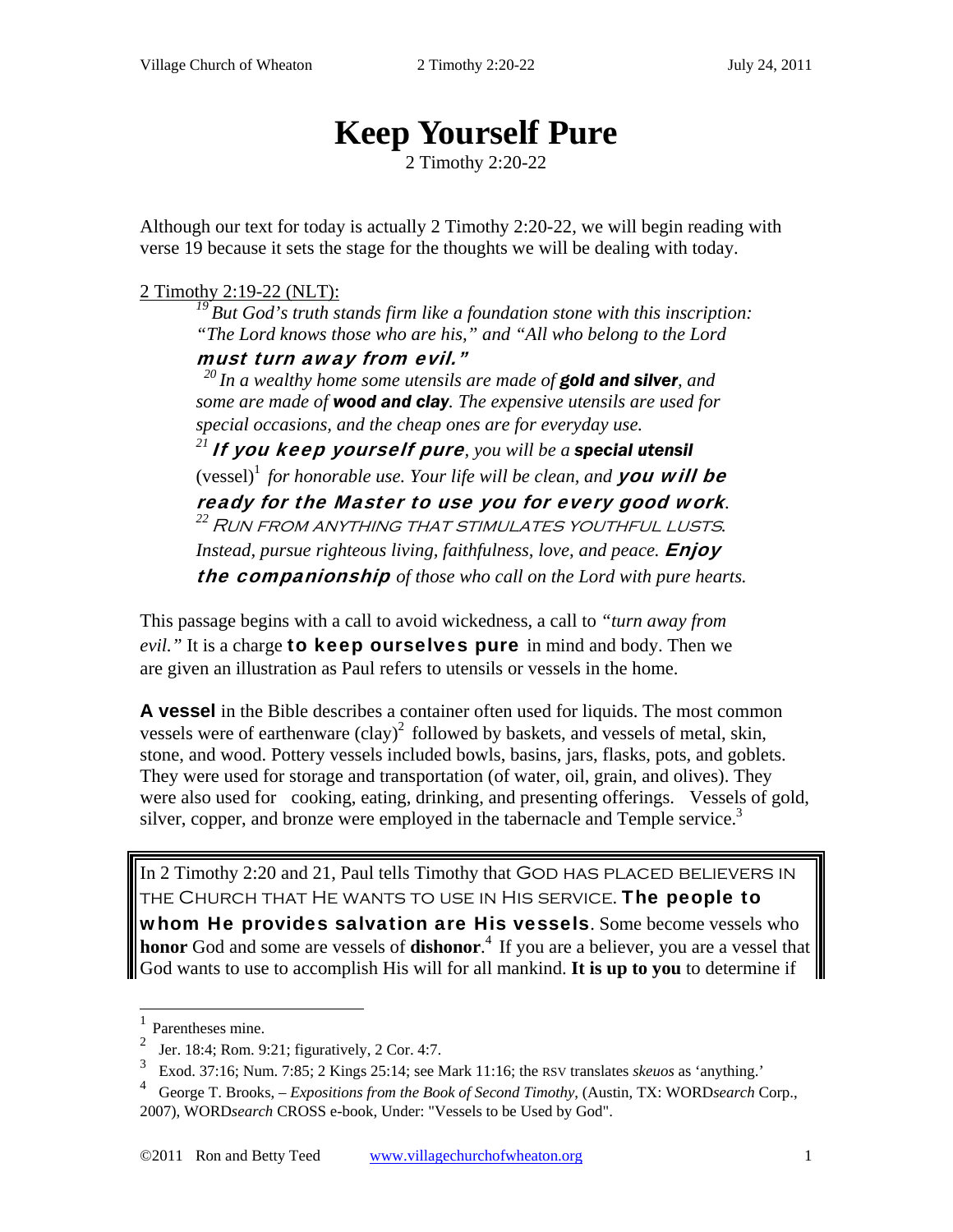you are going to be a vessel of gold, silver, wood, or clay.

"At the beginning of the Reformation, Martin of Basle came to a knowledge of the truth, but, afraid to make a public confession, he wrote on a leaf of parchment: 'O most merciful Christ, I know that I can be saved only by the merit of thy blood. Holy Jesus, I acknowledge thy sufferings for me. I love thee! I love thee!' Then he removed a stone from the wall of his chamber and hid it there. It was not discovered for more than a hundred years.

"About the same time Martin Luther found the truth as it is in Christ. He said: 'My Lord has confessed me before men; I will not shrink from confessing Him before kings.' The world knows what followed, and today it reveres the memory of Luther; but as for Martin of Basle, who cares for him?<sup>5</sup>

You might want to ask yourself right now how you would rate yourself on a scale from one to ten between Basle and Luther, one being Basle and ten being Luther.

Now we will begin taking a more in-depth view of these verses.

2 Timothy 2:20: *20 Now in a large house there are not only gold and silver vessels, but also vessels of wood and of earthenware6, and some to honor and some to dishonor.* 

In a house that is large in size, we would probably see all kinds of furniture, pots, pans, and other utensils. This is a picture of the **Church** which is made up of all kinds of people who have the potential to be used by God. Some can be very useful because they bring **honor** to the Church and therefore to Christ. Some can hardly be useful at all because they bring **dishonor** to the Church and to God **by the way they live their lives**.

**The faithful church members** are those who are of greatest value to the church. These are the vessels of gold, those whom God can fully trust. A Christian's faithfulness is dependent on his/her relationship with God. The stronger our relationship with God becomes the more He can and will use us. God uses those whom He can trust.

The faithful are those whom Paul called vessels of gold in the large house.<sup>7</sup>

 5 Tan, Paul Lee: *Encyclopedia of 7700 Illustrations: A Treasury of Illustrations, Anecdotes, Facts and Quotations for Pastors, Teachers and Christian Workers*. Garland TX : Bible Communications, 1996, c1979.

<sup>&</sup>lt;sup>6</sup> Clay.

<sup>7</sup> op cit., Brooks.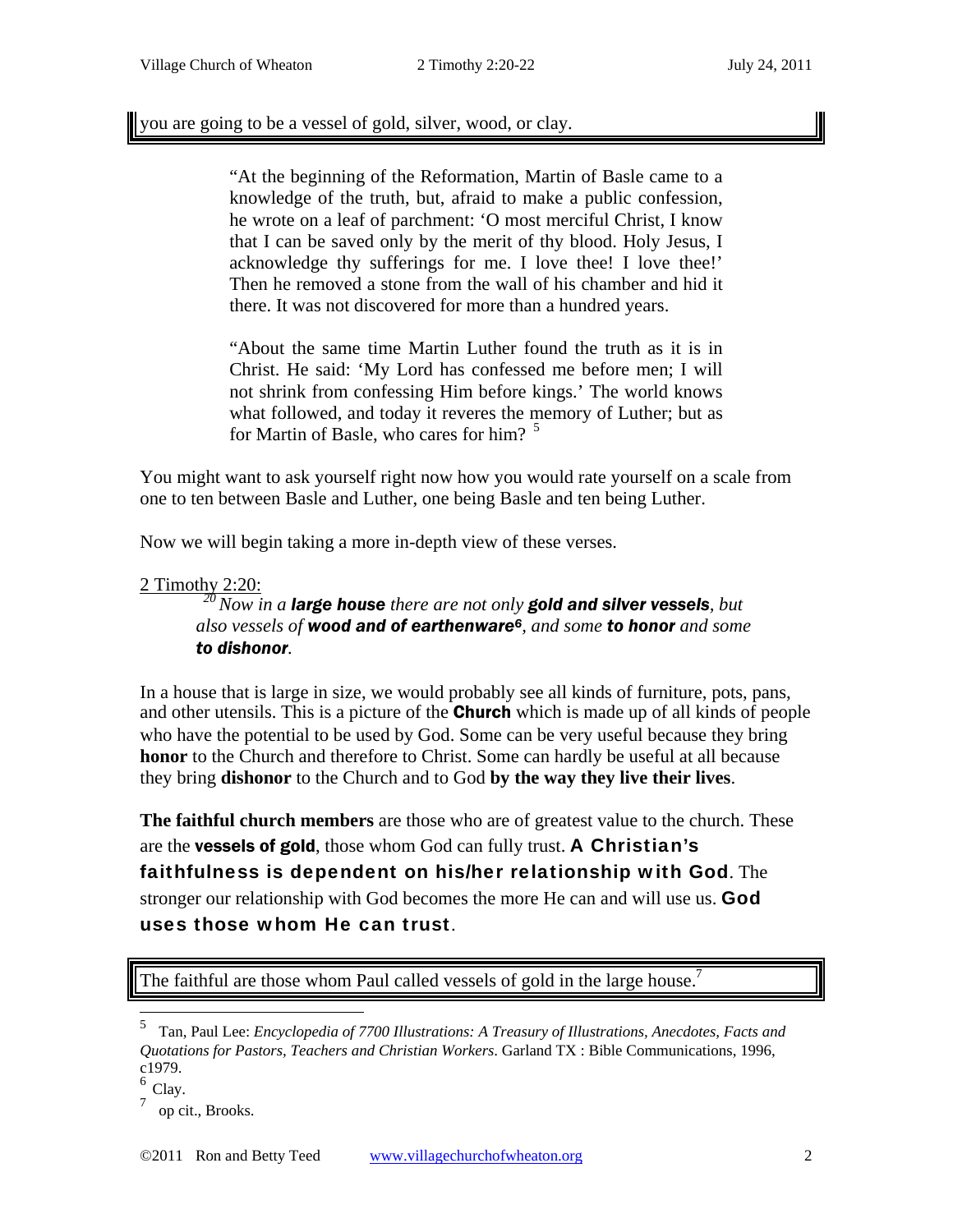Paul also mentioned that there were **silver vessels** in the house which were less valuable than the gold. These represent people in the church who are less faithful, people you can depend on most of the time but not all the time. The silver vessels are people who have only partially surrendered their lives to Christ. Which of these vessels do you believe Christ would prefer using? Vessels of gold bring greater honor to Christ than vessels of silver.

**Vessels of wood and clay** are vessels that are used for less important functions and they are easily disposed of and replaced. I believe we could therefore conclude that vessels of wood and clay bring far less honor to the owner of the house than those of gold and silver.

There are too many Christians who are satisfied with being wood and clay vessels of dishonor. They have little motivation for being faithful, loyal, dedicated, devoted, and committed. They want the salvation Jesus offers, but they do not want to give back any service for the One who saved them. This was a heads-up for Timothy to remain faithful, to be a vessel of gold.

You might want to ask yourselves right now whether you are a vessel of gold, silver, wood, or clay.

Paul uses the figure of a vessel in several other letters as well to describe **Christians**. For instance in 1 Thessalonians 4 he wrote:

1 Thessalonians 4:3-4:

*3 For this is the will of God, your sanctification; that is, that you abstain from sexual immorality;* 

*4 that each of you know how to possess his own vessel in sanctification and honor.* 

This is very similar to what Paul has been saying to Timothy in chapter two. Then when writing to the Corinthians Paul said this:

#### 2 Corinthians 4:7:

*7 But we have this treasure in earthen vessels, so that the surpassing greatness of the power will be of God and not from ourselves;* 

We are to recognize that the power for whatever we do in our human vessel does not come from our willpower alone, but actually comes from God the Holy Spirit who lives within those of us who are Christians. Michael Millican, pastor of Lakeland Bible Church in Florida, has said, "For years, I tried to be what God wanted me to be and I always failed. Why? I was trying to serve God in my strength, not His power." Jesus said in John 15:5*, "I am the vine, you are the branches. He who abides in Me, and I in him,*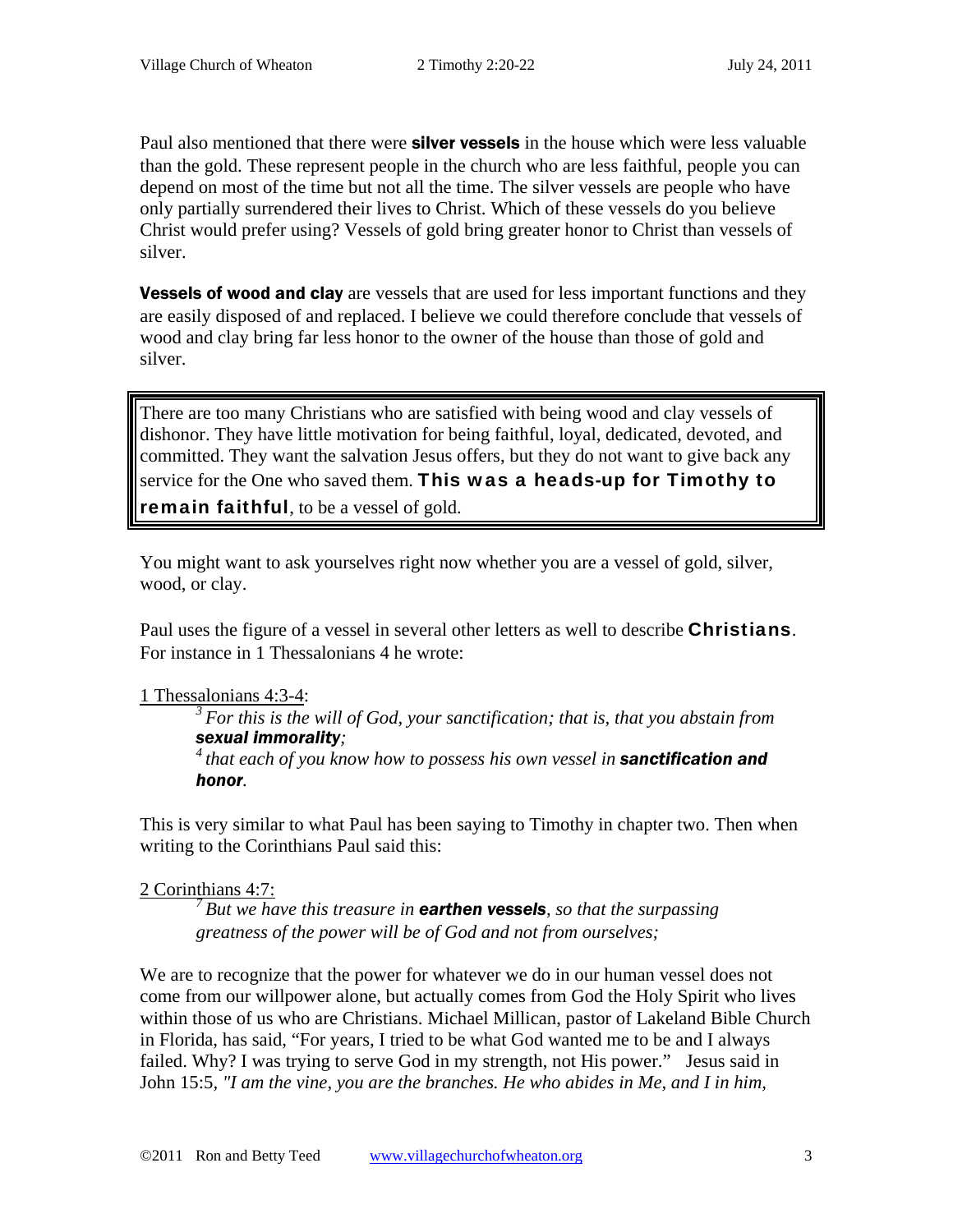### *bears much fruit;* for without Me you can do nothing*."8*

Now, coming back to 2 Timothy 2, the **large house** represents the Church of God, the body of Christ, composed of all true believers who are the **vessels** referred to here—the honorable gold and silver vessels and the dishonorable vessels of wood and clay**.** 

Gold and silver would be primarily used for decoration or for serving important guests to make them feel honored. The items of wood and clay were plain, inexpensively replaceable, unattractive, and often dirty. Some were used for the garbage and human waste of the house. To display them before guests would be considered in very bad taste (**dishonor).** 

Let us understand that:

**"Honor** and **dishonor** do not refer to believers and unbelievers. Jesus makes clear in the parable of the wheat and tares in Matthew 13:24-30 and in His teaching about the sheep and goats judgment of the nations in Matthew 25:31-46 that **the Church on earth will contain both unbelievers and believers**  until He returns and orders the final separation. But Paul is not speaking here in 2 Timothy about those events."<sup>9</sup>

Timothy is writing to the church in Ephesus and making it clear that among them are people, "vessels," both of honor and dishonor. The honorable vessels represent believers who are faithful and useful to God and Christ. By contrast, the dishonorable **vessels** are those people who dishonor God and themselves by their behavior. They are only capable of performing the lowliest of tasks. **Honor** and **dishonor** therefore refer to the ways in which **genuine** believers are found useful to God in fulfilling the work to which He has called them.  $10$ 

#### All believers should be*,* but are not always, **vessels** of **honor.**

Some Ephesian leaders, including Timothy, were becoming discouraged and feeling inadequate in their service to the church. Part of the problem was that false teachers such as Hymenaeus, Alexander, and Philetus, were making them feel inferior, inadequate, and fearful of failure.<sup>11</sup> Paul seems to be trying to inspire Timothy. "It is worth noting that the name *Timothy* comes from two Greek words which together mean 'God-honoring.' Paul was encouraging Timothy to live up to his name!"<sup>12</sup>

 8 From http.lllakelandbiblechurch.org/Sermons/ beatitudes/Pure In Heart.htm

<sup>9</sup> John MacArthur, *MacArthur New Testament Commentary – 2 Timothy*, (Chicago: Moody Press, 1995), WORD*search* CROSS e-book, 86-90. Emphases added.

 $\begin{bmatrix} 10 \\ 11 \\ \text{II} \end{bmatrix}$  Ibid.

 $\frac{11}{12}$  Ibid.

<sup>12</sup> *The Bible Exposition Commentary* © 2001 by Warren W. Wiersbe. All rights reserved. First printing 2003 Printed in the United States of America. Database © WORDsearch Corp., 2005.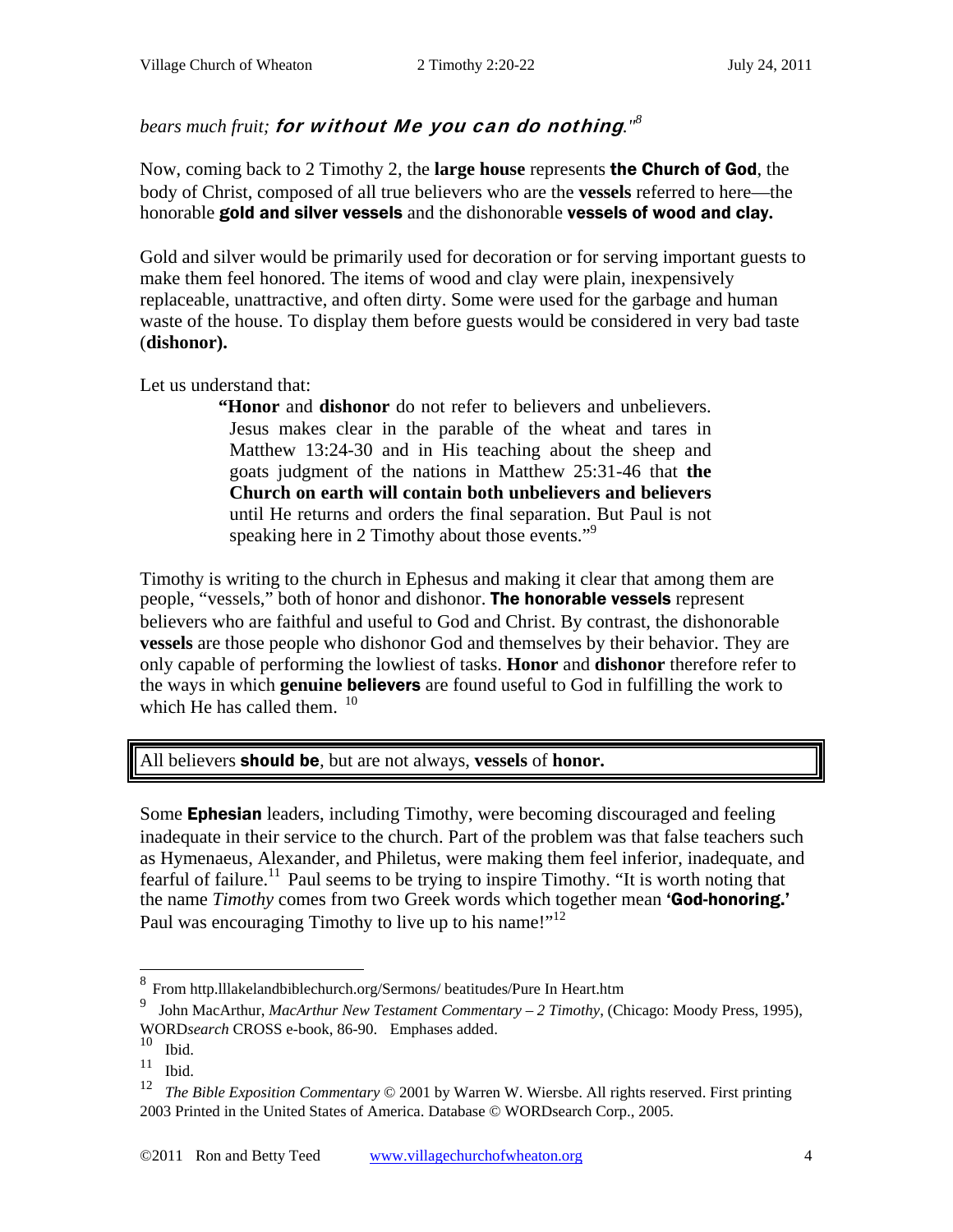In verses 21-26, Paul identifies what qualities are part of the faithful believer who brings honor to God:

- A cleansed life
- $\infty$  A life committed to living as sin free as possible
- Being useful to God
- Being prepared for service
- A pure heart
- A mind that is able to anticipate what is right
- A gentle manner
- A humble spirit
- $\infty$  Compassion<sup>13</sup>

## So as we move on to look at verse 21 we see that **Paul is encouraging Timothy** and others to cleanse themselves so that they might be vessels of gold.

#### 2 Timothy 2:21**:**

*Therefore, if anyone cleanses himself from these things, he will be a vessel for honor. 14*

*"Cleanses"* is from *ekkathairo*, an intensified form of *kathairo* (the Greek word from which we get *'catharsis,*') which means to clean out thoroughly, to completely remove any impurities, including impure motives. One commentary has said that*"*the Greek word *katharos* speaks of more than a person's motives. There are many sincere people whose motives are pure who never come to God. . . . Truly pure motives always produce holy deeds. . . . A person may think his motives are pure and say he is religious, but if his deeds aren't in accord with God's Word, his heart isn't focused on God."<sup>15</sup>

*"These things"* in verse 21 refer to the *"vessels of dishonor"* mentioned in the previous verse. If these vessels of wood and clay can get their act together and realize that they are not bringing honor to God by the way they live their lives, and that they need to develop the qualities just listed, then they can be of meaningful service to God as vessels of gold. Paul may also be suggesting here that **believers separate themselves from associating continually with impure believers**, who are not clean, not obedient, not submissive to God and Christ, and not eager to serve.<sup>16</sup>

"Sin is contagious, and hanging out continually with openly sinful and shameless people can draw you into their lifestyle." Listen to Solomon's advice: *'He who walks with wise men will be wise, but the companion of fools will suffer harm'* (Proverbs

 $\overline{a}$ 

<sup>&</sup>lt;sup>13</sup> Op. Cit. MacArthur.

<sup>&</sup>lt;sup>14</sup> Silver and gold.

<sup>15</sup> From http://lakelandbiblechurch.org/Sermons/Beattitudes/PureInHeart.htm

<sup>&</sup>lt;sup>16</sup> Op. cit, MacArthur.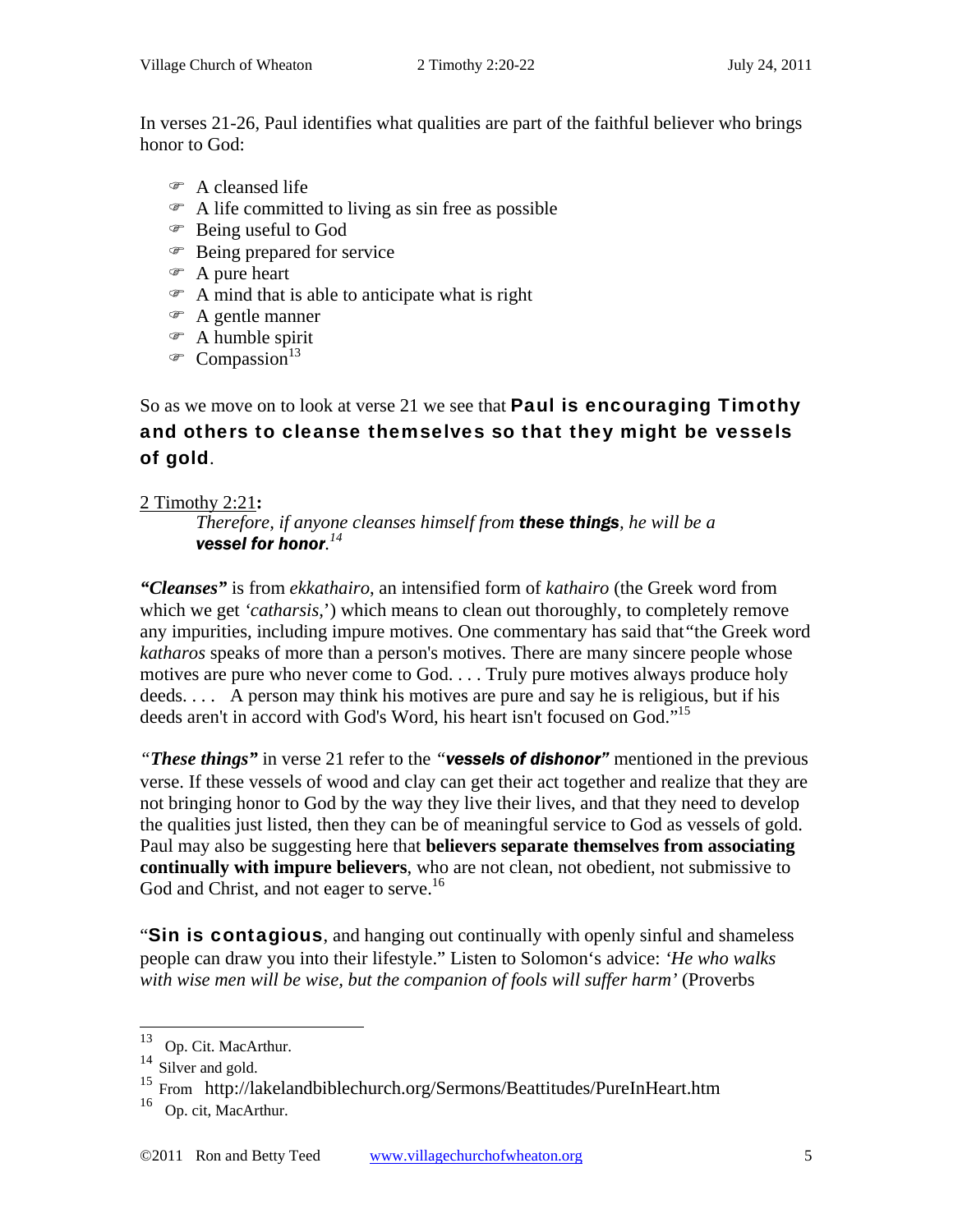13:20). God also said this through the prophet Isaiah: $17$ 

#### Isaiah 52:11:

*Depart, depart, go out from there, Touch nothing unclean; Go out of the midst of her, purify yourselves, You who carry the vessels of the LORD.* 

"An immoral and/or corrupt believer, especially a leader who is influential, is more dangerous than a pagan or atheist, because weak or careless brothers and sisters may assume—or rationalize—that certain practices and ideas are permissible simply because they are practiced and taught by some church leaders."<sup>18</sup>

Warren Wiersbe comments that "A useful human **vessel of honor** does not get involved in the popular things of the world, even the 'religious world.' He must remain holy, and this means he must be separated from everything that would defile him."<sup>19</sup>

Paul spoke the following to believers in Corinth:

```
1 Corinthians 5:9-13:
```
*9 I wrote you in my letter not to associate with immoral people;* 

*10 I did not at all mean with the immoral people of this world, or with the covetous and swindlers, or with idolaters, for then you would have to go out of the world.* 

# *11 But actually,* I wrote to you not to associate with any

so-called brother if he is an immoral person*, or covetous, or an idolater, or a reviler, or a drunkard, or a swindler—not even to eat with such a one.* 

*12 For what have I to do with judging outsiders? Do you not judge those who are within the church?* 

<sup>13</sup> But those who are outside, God judges. REMOVE THE WICKED MAN *FROM AMONG YOURSELVES.* 

A few verses back we read in:

#### 2 Timothy 2:16-17**:**

*16 But avoid worldly and empty chatter, for it will lead to further ungodliness, 17 and their talk will spread like gangrene.* 

If you associate regularly with Christians who are wood and clay, there is a good chance that some of their sin will rub off on you. *" Do not be deceived: 'Bad company corrupts good morals'"* (1 Corinthians 15:33).

<sup>17</sup>  $\frac{17}{18}$  Ibid.

Ibid.

<sup>19</sup> Op. cit. *Bible Exposition Commentary.*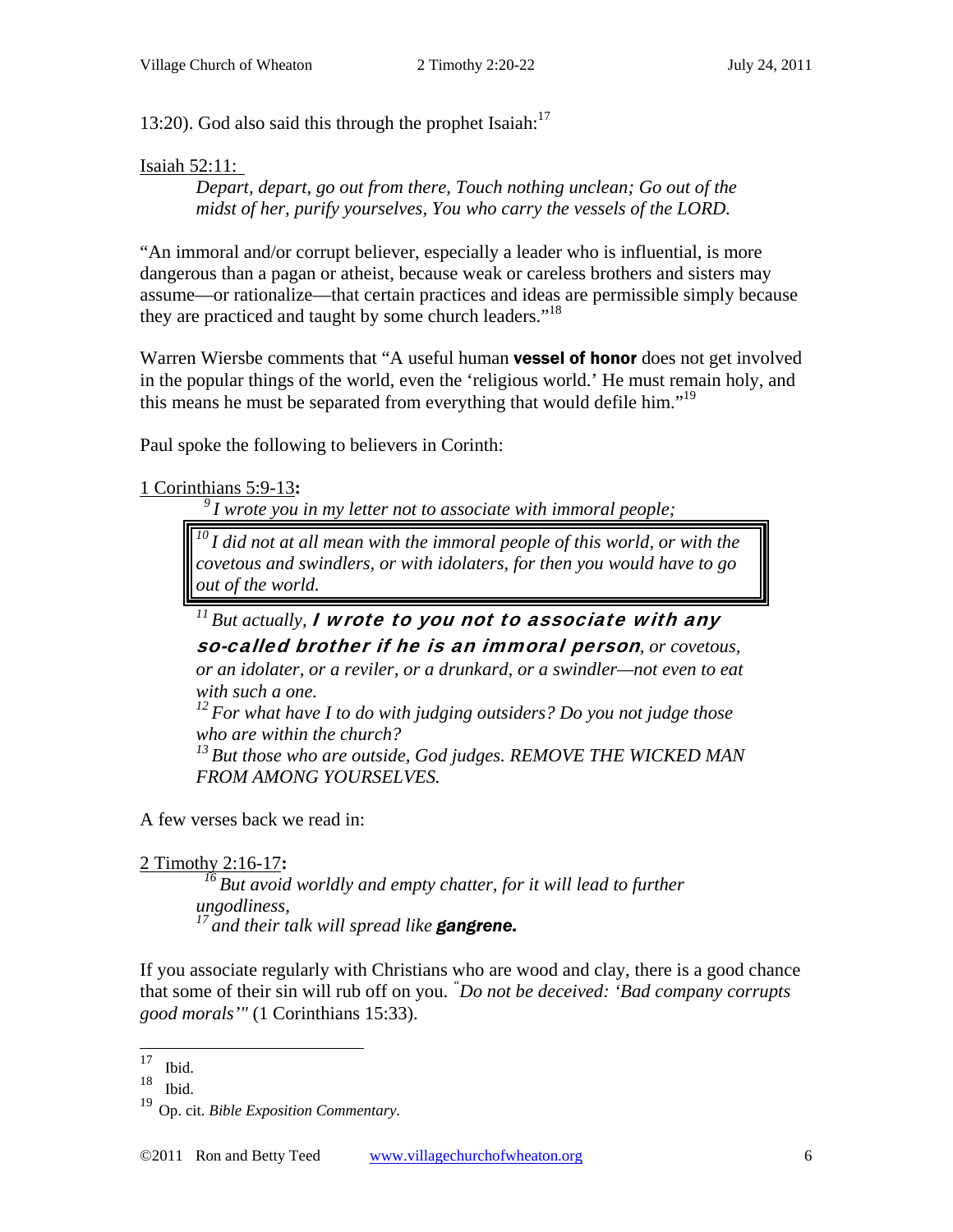"It is said that the Christian writer C.S. Lewis was approached by someone who wanted to compromise his walk with the Lord: a little sin here and there, a little worldliness. He felt that the Lord must surely forget the sin if he was a fairly good Christian; after all, a little sin isn't so bad, is it, if everything else were okay?

"C.S. Lewis answered by saying: 'No clever arrangement of bad eggs ever made a good omelet.'"<sup>20</sup>

Faithful service to God requires that you do not have steady contact with brothers and sisters who might lead you astray.

#### Jeremiah 15:19 (NLT):

*19 This is how the LORD responds: "If you return to me, I will restore you so you can continue to serve me. If you speak good words rather than worthless ones, you will be my spokesman. You must influence them; do not let them influence you!* 

The writer of Hebrews gives this sobering warning:

#### Hebrews 12:15 (ESV):

<sup>15</sup> See to it that no one fails to obtain the grace of God; that no "root of *bitterness" springs up and causes trouble, and by it many become defiled;* 

**Bitterness**, even in a believer who has a pure heart, is highly destructive and can seriously demoralize and weaken an entire congregation, and so can the other behaviors we have discussed that are outside the will of God.

Refusing to associate with sinning believers is also for their own benefit. If they are not disciplined and are readily accepted into church fellowship while living a sinful lifestyle, they will become more comfortable in their sin. Being asked to leave the church for a time and to begin living in obedience may help them become ashamed and repentant. *"If anyone does not obey our instruction in this letter, take special note of that man and do not associate with him, so that he may be put to shame"* (2 Thessalonians  $3:14$ ).<sup>21</sup>

Now we must consider carefully what is best for the sinning believer. If he/she is openly committing sin where it is obvious to members of the church, then the above action is warranted. However, if the sin is being committed where it is not known to anyone else in the church, except perhaps the pastor, then we believe the pastor needs to make a determination whether the person can benefit from being in fellowship with the others and the teaching of the church, or whether the sin is such that the person might lead others astray.

 $\overline{a}$ 

 $^{20}$  From http://bradzockoll.tripod.com/youthworker/id2.html

 $21$  Ibid.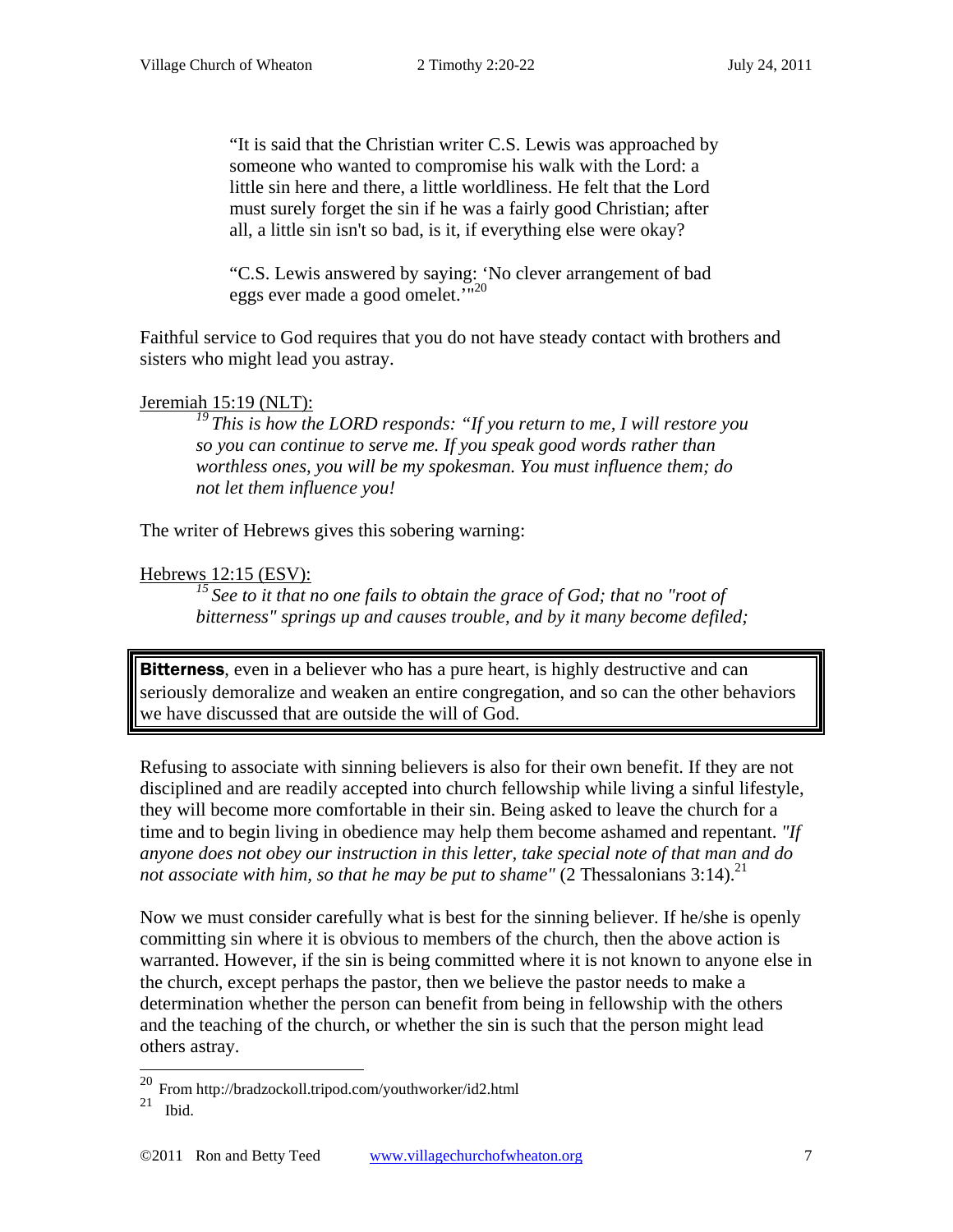For example, suppose a person is addicted to heroin and uses only in the privacy of their apartment alone, and has been seeking help through a twelve-step program as well as spiritual counseling with the pastor. In that situation we believe the person may benefit from their involvement with the church. Asking him/her to leave the church might just drive them further into their addiction. Remember the major theme of this passage is to turn vessels of wood and clay into vessels of gold and silver.

Now we need to be aware that there is also a sad mixture in the Church today of saved and unsaved people united in the same church-fellowship. There are those who know Christ as Savior, and those who have never had enough faith to make that request, and consequently **prevent themselves** from receiving the blessing that would go along with a genuine faith and commitment to Christ. If you want to please the God who has provided you salvation and eternal life, you must separate yourself from all that is

unclean. Then you "*will be a vessel for honor, sanctified, useful to the Master, prepared for every good work."* <sup>22</sup>

#### 2 Timothy 2:22**:**

 $\overline{a}$ 

*22 Now flee from youthful lusts and pursue righteousness, faith, love and peace, with those who call on the Lord* from a pure heart*.* 

"The distinguished pastor of the Brick Presbyterian Church in New York, Dr. Maltbie Babcock was approached by a physician, a member of his congregation, who was concerned about his [Dr. Babcock's] health. Handing Dr. Babcock some theater tickets he said, 'Take these. You need the recreation of going to this play.' His pastor looked at them. Seeing they were tickets to a play of the kind he could not conscientiously attend, he said kindly, 'Thank you, but I can't take them. I can't go.' 'Why not?' the physician asked.

"'Doctor, it's this way. You're a physician; a surgeon, in fact. When you operate, you scrub your hands meticulously until you are especially clean. You wouldn't dare operate with dirty hands. I'm a servant of Christ. I deal with precious human souls. I wouldn't dare to do my service with a dirty life. $12<sup>23</sup>$ 

"*Flee from youthful lusts*." Paul warned about lusts or immoral behavior, as well as those passionate feelings and impulses which young men and women are drawn to. In arguments young people are more likely to

<sup>22</sup> H. A. Ironside, *H. A. Ironside Commentary – Timothy, Titus, and Philemon*, (San Diego, CA: Horizon Press, 1947), WORD*search* CROSS e-book, 208.

<sup>23</sup> Tan, Paul Lee: Encyclopedia of 7700 Illustrations: *A Treasury of Illustrations, Anecdotes, Facts and Quotations for Pastors, Teachers and Christian Workers.* Garland TX : Bible Communications, 1996, c1979. Brackets added.